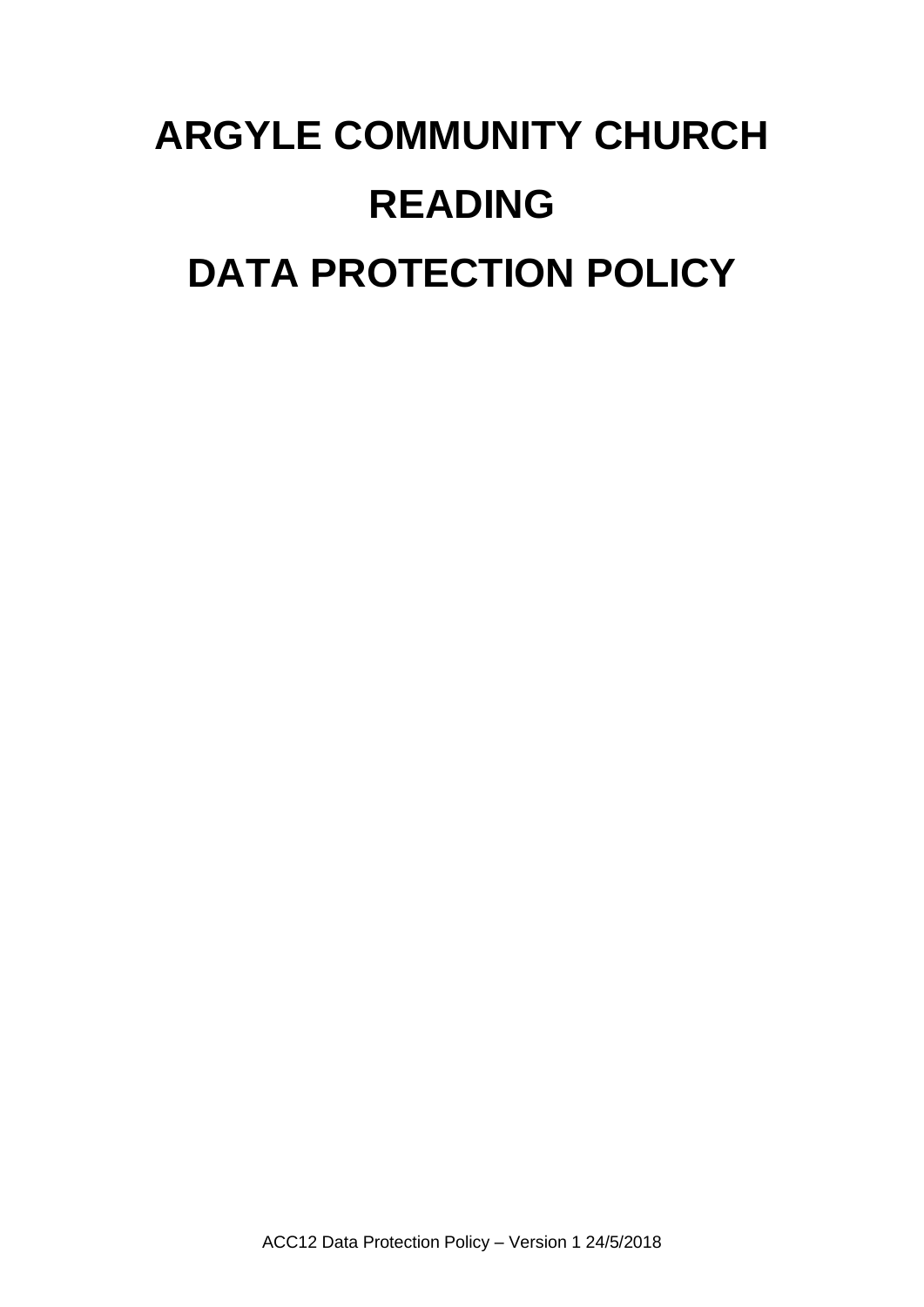*ARGYLE COMMUNITY CHURCH, READING is committed to protecting all information that we handle about people we support and work with, and to respecting people's rights around how their information is handled. This policy explains our responsibilities and how we will meet them.*

## **Contents**

| 1.  |                                                                         |  |
|-----|-------------------------------------------------------------------------|--|
| 2.  |                                                                         |  |
| 3.  |                                                                         |  |
| 4.  |                                                                         |  |
|     |                                                                         |  |
| 5.  |                                                                         |  |
| 6.  |                                                                         |  |
| 7.  |                                                                         |  |
| 8.  |                                                                         |  |
| 9.  |                                                                         |  |
| 10. |                                                                         |  |
| 11. |                                                                         |  |
| 12. |                                                                         |  |
| 13. |                                                                         |  |
|     | Section C - Working with people we process data about (data subjects) 9 |  |
| 14. |                                                                         |  |
| 15. |                                                                         |  |
|     |                                                                         |  |
| 16. |                                                                         |  |
| 17. | Transferring personal data outside the European Union (EU) 10           |  |
|     |                                                                         |  |
| 18. |                                                                         |  |
| 19. |                                                                         |  |
|     |                                                                         |  |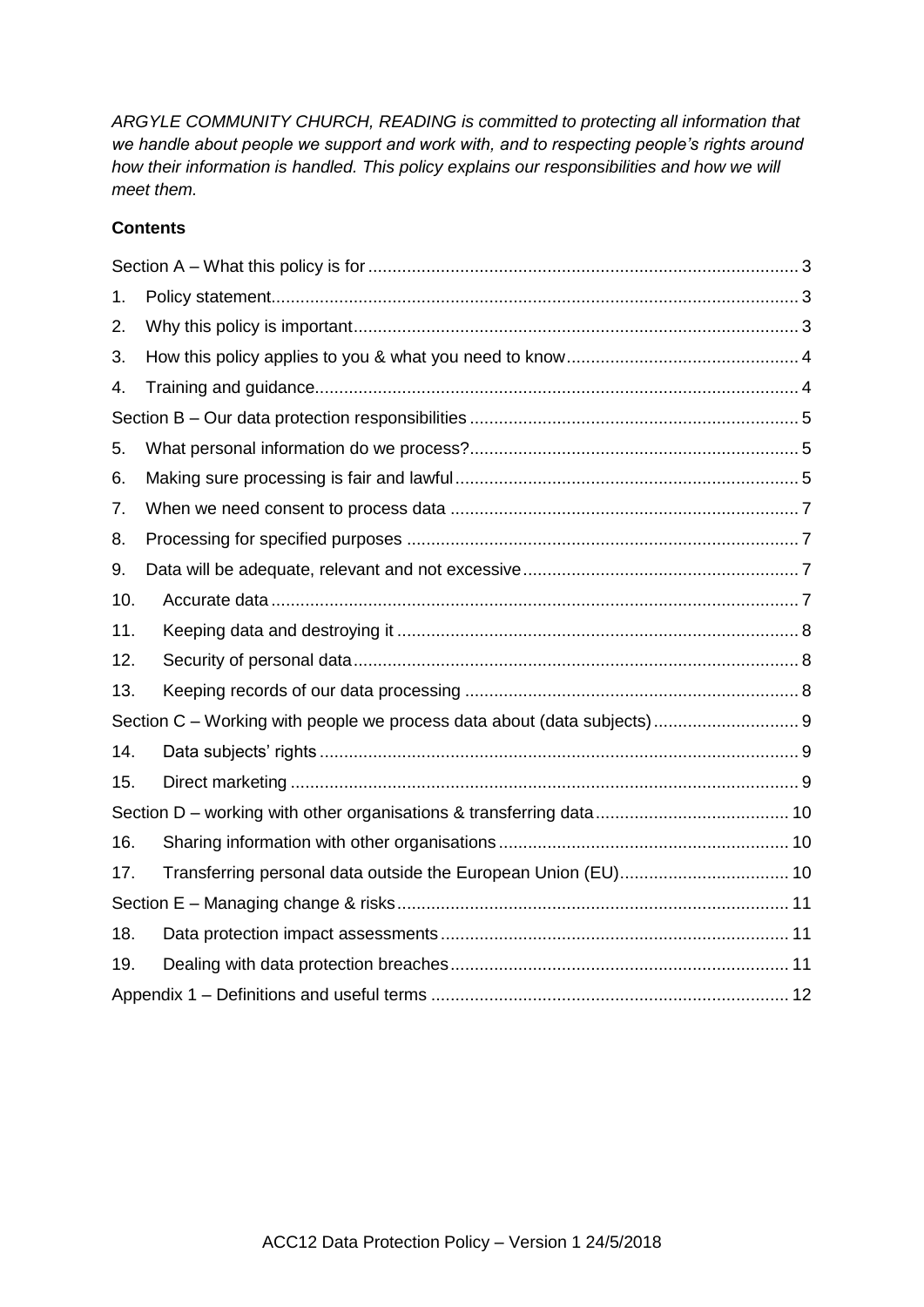# <span id="page-2-1"></span><span id="page-2-0"></span>**Section A – What this policy is for**

#### **1. Policy statement**

- 1.1. Argyle Community Church (ACC) is committed to protecting personal data and respecting the rights of our data subjects: the people whose personal data we collect and use. We value the personal information entrusted to us and we respect that trust, by complying with all relevant laws, and adopting good practice. We process personal data to help us:
	- a) maintain our list of church members and regular attenders;
	- b) provide pastoral support for members and others connected with our church;
	- c) provide services to the community (e.g. in the form of church-run community groups);
	- d) safeguard children, young people and adults at risk;
	- e) recruit, support and manage staff and volunteers;
	- f) maintain our accounts and records;
	- g) promote our services;
	- h) respond effectively to enquirers and handle any complaints.
- 1.2. This policy has been approved by the church's Charity Trustees who are responsible for ensuring that we comply with all our legal obligations. It sets out the legal rules that apply whenever we obtain, store or use personal data.

## <span id="page-2-2"></span>**2. Why this policy is important**

- 2.1. We are committed to protecting personal data from being misused, getting into the wrong hands as a result of poor security or being shared carelessly, or being inaccurate, as we are aware that people can be upset or harmed if any of these things happen.
- 2.2. This policy sets out the measures we are committed to taking as an organisation, and what each of us will do to ensure we comply with the relevant legislation.
- 2.3. In particular, we will make sure that all personal data is:
	- a) processed lawfully, fairly and in a transparent manner;
	- b) processed for specified, explicit and legitimate purposes and not in a manner that is incompatible with those purposes;
	- c) adequate, relevant and limited to what is necessary for the purposes for which it is being processed;
	- d) accurate and, where necessary, up to date;
	- e) not kept longer than necessary for the purposes for which it is being processed;
	- f) processed in a secure manner, by using appropriate technical and organisational means;
	- g) processed in keeping with the rights of data subjects regarding their personal data.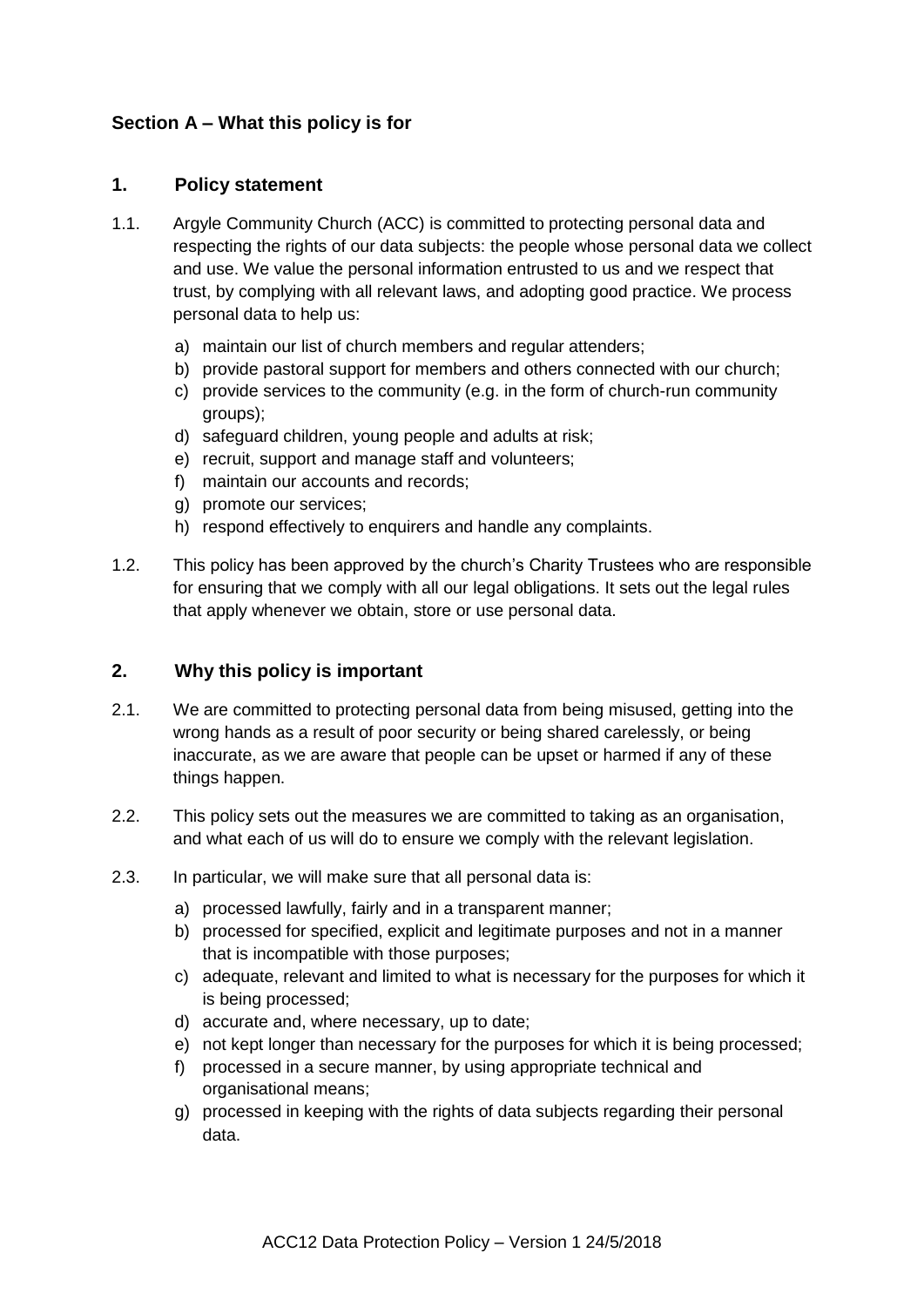### <span id="page-3-0"></span>**3. How this policy applies to you & what you need to know**

3.1. As an **employee** or **volunteer** processing personal information on behalf of the church, you are required to comply with this policy. If you think that you have accidentally breached the policy it is important that you contact our Data Protection Trustee immediately so that we can take swift action to try and limit the impact of the breach.

Anyone who breaches the Data Protection Policy may be subject to disciplinary action, and where that individual has breached the policy intentionally, recklessly, or for personal benefit they may also be liable to prosecution or to regulatory action.

- 3.2. As a **ministry leader** you are required to make sure that any procedures that involve personal data, that you are responsible for in your area, follow the rules set out in this Data Protection Policy.
- 3.3. As a **data subject of ACC**: We will handle your personal information in line with this policy.
- 3.4. Our **Data Protection Trustee** is responsible for advising ACC, its staff and members about their legal obligations under data protection law, monitoring compliance with data protection law, dealing with data security breaches and with the development of this policy. Any questions about this policy or any concerns that the policy has not been followed should be referred to them at trusteesecretary@argylecommunitychurch.org.uk.
- 3.5. Before you collect or handle any personal data as part of your work (paid or otherwise) for ACC it is important that you take the time to read this policy carefully and understand what is required of you, as well as the organisation's responsibilities when we process data.
- 3.6. Our procedures will be in line with the requirements of this policy, but if you are unsure about whether anything you plan to do, or are currently doing, might breach this policy you must first speak to the Data Protection Trustee.

#### <span id="page-3-1"></span>**4. Training and guidance**

- 4.1. We will provide general advice for all trustees and ministry leaders to raise awareness of their obligations and our responsibilities, as well as to outline the law.
- 4.2. We may also issue procedures, guidance or instructions from time to time.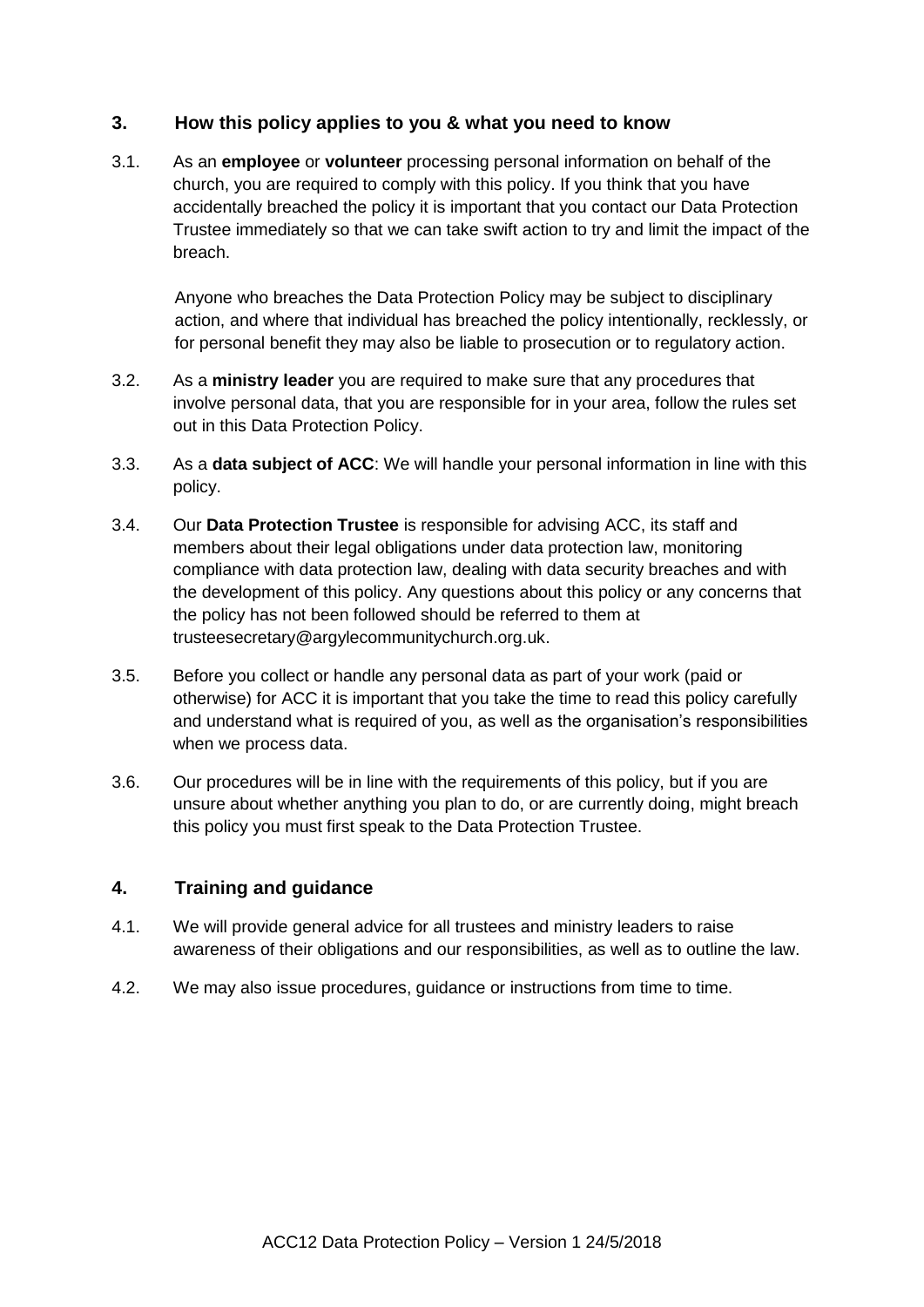# <span id="page-4-1"></span><span id="page-4-0"></span>**Section B – Our data protection responsibilities**

#### **5. What personal information do we process?**

- 5.1. The use of personal data collected by ACC is covered by the General Data Protection Regulations (GDPR). In the course of our work we may collect and process information (personal data) about many different people (data subjects). This includes data we receive straight from the person it is about, for example, where they complete forms or contact us. We may also receive information about data subjects from other sources including, for example, previous employers (as required for job references).
- 5.2. We process personal data in both electronic and paper form and all this data is protected under data protection law. The personal data we process can include information such as names and contact details, dates of birth, education or employment details, and visual images of people.
- 5.3. In some cases, we hold types of information that are called "special categories" of data in the GDPR. This personal data can only be processed under strict conditions.

**'Special categories' of data** (as referred to in the GDPR) includes information about a person's: racial or ethnic origin; political opinions; religious or similar (e.g. philosophical) beliefs; trade union membership; health (including physical and mental health, and the provision of health care services); genetic data; biometric data; sexual life and sexual orientation.

- 5.4. We will not hold information relating to criminal proceedings or offences or allegations of offences unless there is a clear lawful basis to process this data such as where it fulfils one of the substantial public interest conditions in relation to the safeguarding of children and of individuals at risk or one of the additional conditions relating to criminal convictions set out in either Part 2 or Part 3 of Schedule 1 of the Data Protection Act 2018.
- 5.5. Other data may also be considered 'sensitive' such as bank details, but will not be subject to the same legal protection as the types of data listed above.

#### <span id="page-4-2"></span>**6. Making sure processing is fair and lawful**

6.1. Processing of personal data will only be fair and lawful when the purpose for the processing meets a legal basis, as listed below, and when the processing is transparent. This means we will provide people with an explanation of how and why we process their personal data at the point we collect data from them, as well as when we collect data about them from other sources.

#### *How can we legally use personal data?*

6.2. Processing of personal data is only lawful if at least one of these legal conditions, as listed in Article 6 of the GDPR, is met: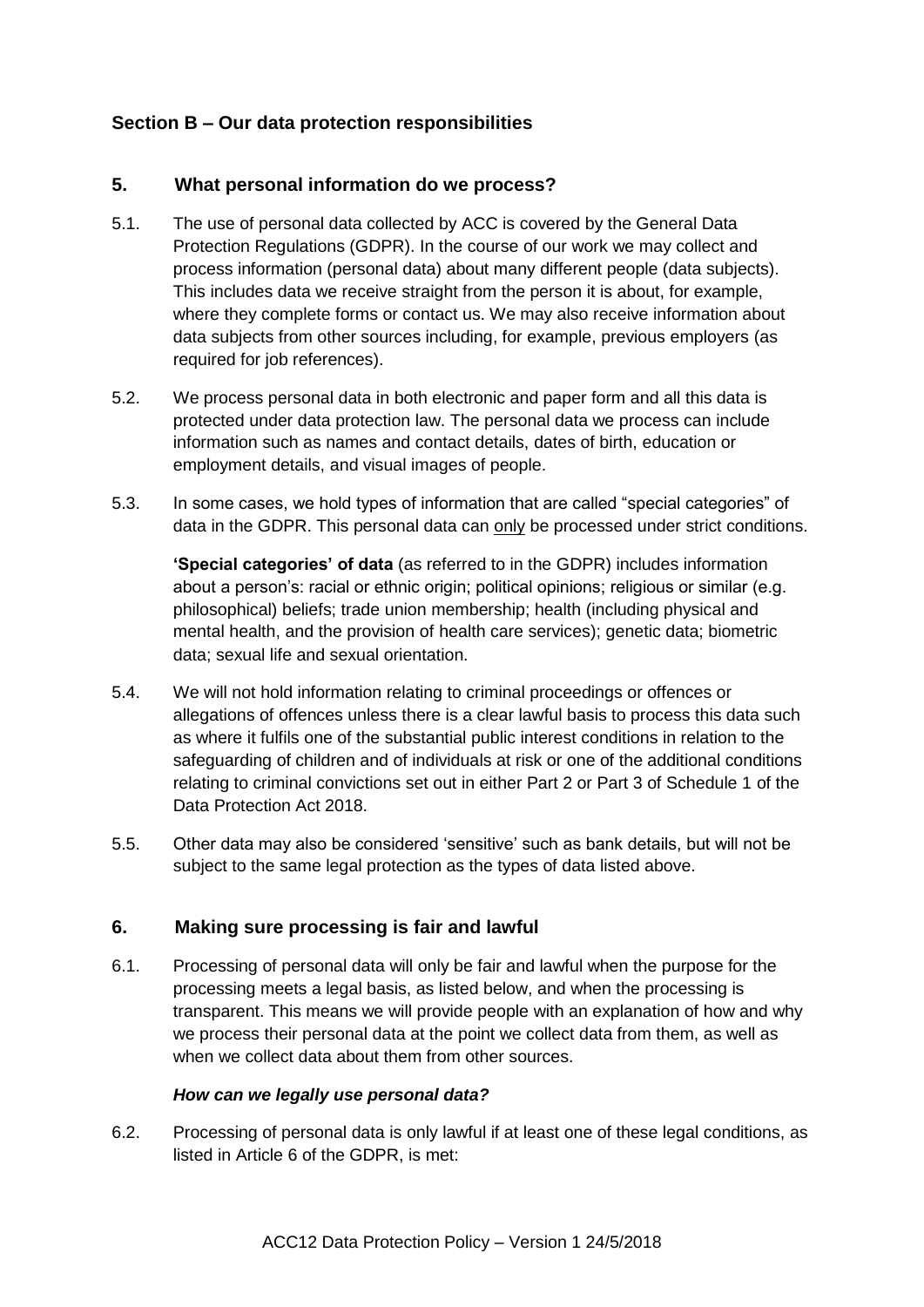- a) the processing is **necessary for a contract** with the data subject;
- b) the processing is **necessary for us to comply with a legal obligation**;
- c) the processing is necessary to protect someone's life (this is called **"vital interests"**);
- d) the processing is necessary for us to perform a task in the **public interest**, and the task has a clear basis in law;
- e) the processing is **necessary for legitimate interests** pursued by ACC or another organisation, unless these are overridden by the interests, rights and freedoms of the data subject;
- f) If none of the other legal conditions apply, the processing will only be lawful if the data subject has given their clear **consent**.

#### *How can we legally use 'special categories' of data?*

- 6.3. Processing of 'special categories' of personal data is only lawful when, in addition to the conditions above, one of the extra conditions, as listed in Article 9 of the GDPR, is met. These conditions include where:
	- a) the processing is necessary for **carrying out our obligations under employment and social security and social protection law**;
	- b) the processing is necessary for **safeguarding the vital interests** (in emergency, life or death situations) **of an individual** and the data subject is incapable of giving consent;
	- c) the processing is carried out in the **course of our legitimate activities** and only relates to our members or persons we are in regular contact with in connection with our purposes;
	- d) the processing is necessary for **pursuing legal claims**;
	- e) If none of the other legal conditions apply, the processing will only be lawful if the data subject has given their **explicit consent**.
- 6.4. Before deciding which condition should be relied upon, we may refer to the original text of the GDPR as well as any relevant guidance, and seek legal advice as required.

#### *What must we tell individuals before we use their data?*

- 6.5. If personal data is collected directly from the individual, we will inform them about:
	- a) our identity/contact details,
	- b) the reasons for processing, and the legal bases, explaining our legitimate interests, and explaining, where relevant, the consequences of not providing data needed for a contract or statutory requirement;
	- c) who we will share the data with;
	- d) if we plan to send the data outside of the European Union;
	- e) how long the data will be stored and the data subjects' rights.

This information is commonly referred to as a 'Privacy Notice'.

This information will be given at the time when the personal data is collected.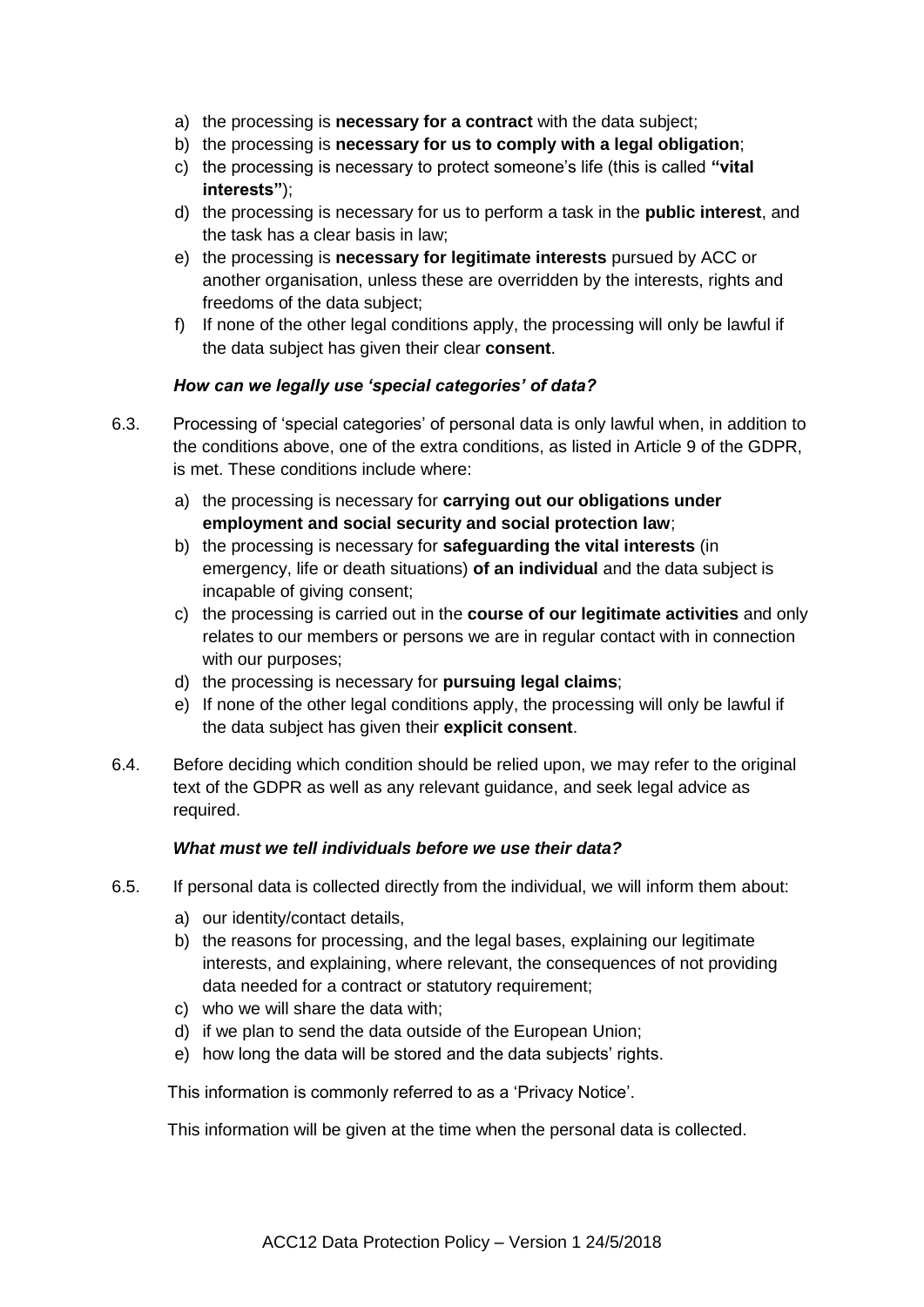6.6. If data is collected from another source, rather than directly from the data subject, we will provide the data subject with the information described in section 6.5 as well as: the categories of the data concerned; and the source of the data.

This information will be provided to the individual in writing and no later than within **1 month** after we receive the data, unless a legal exemption under the GDPR applies. If we use the data to communicate with the data subject, we will at the latest give them this information at the time of the first communication.

If we plan to pass the data onto someone else outside of ACC, we will give the data subject this information before we pass on the data.

## <span id="page-6-0"></span>**7. When we need consent to process data**

- 7.1. Where none of the other legal conditions apply to the processing, and we are required to get consent from the data subject, we will clearly set out what we are asking consent for, including why we are collecting the data and how we plan to use it. Consent will be specific to each process we are requesting consent for and we will only ask for consent when the data subject has a real choice whether or not to provide us with their data.
- 7.2. Consent can however be withdrawn at any time and if withdrawn, the processing will stop. Data subjects will be informed of their right to withdraw consent and it will be as easy to withdraw consent as it is to give consent.

# <span id="page-6-1"></span>**8. Processing for specified purposes**

8.1. We will only process personal data for the specific purposes explained in our privacy notices (as described above in section 6.5) or for other purposes specifically permitted by law. We will explain those other purposes to data subjects in the way described in section 6, unless there are lawful reasons for not doing so.

#### <span id="page-6-2"></span>**9. Data will be adequate, relevant and not excessive**

9.1. We will only collect and use personal data that is needed for the specific purposes described above (which will normally be explained to the data subjects in privacy notices). We will not collect more than is needed to achieve those purposes. We will not collect any personal data "just in case" we want to process it later.

#### <span id="page-6-3"></span>**10. Accurate data**

10.1. We will make sure that personal data held is accurate and, where appropriate, kept up to date. The accuracy of personal data will be checked at the point of collection and at appropriate points later on.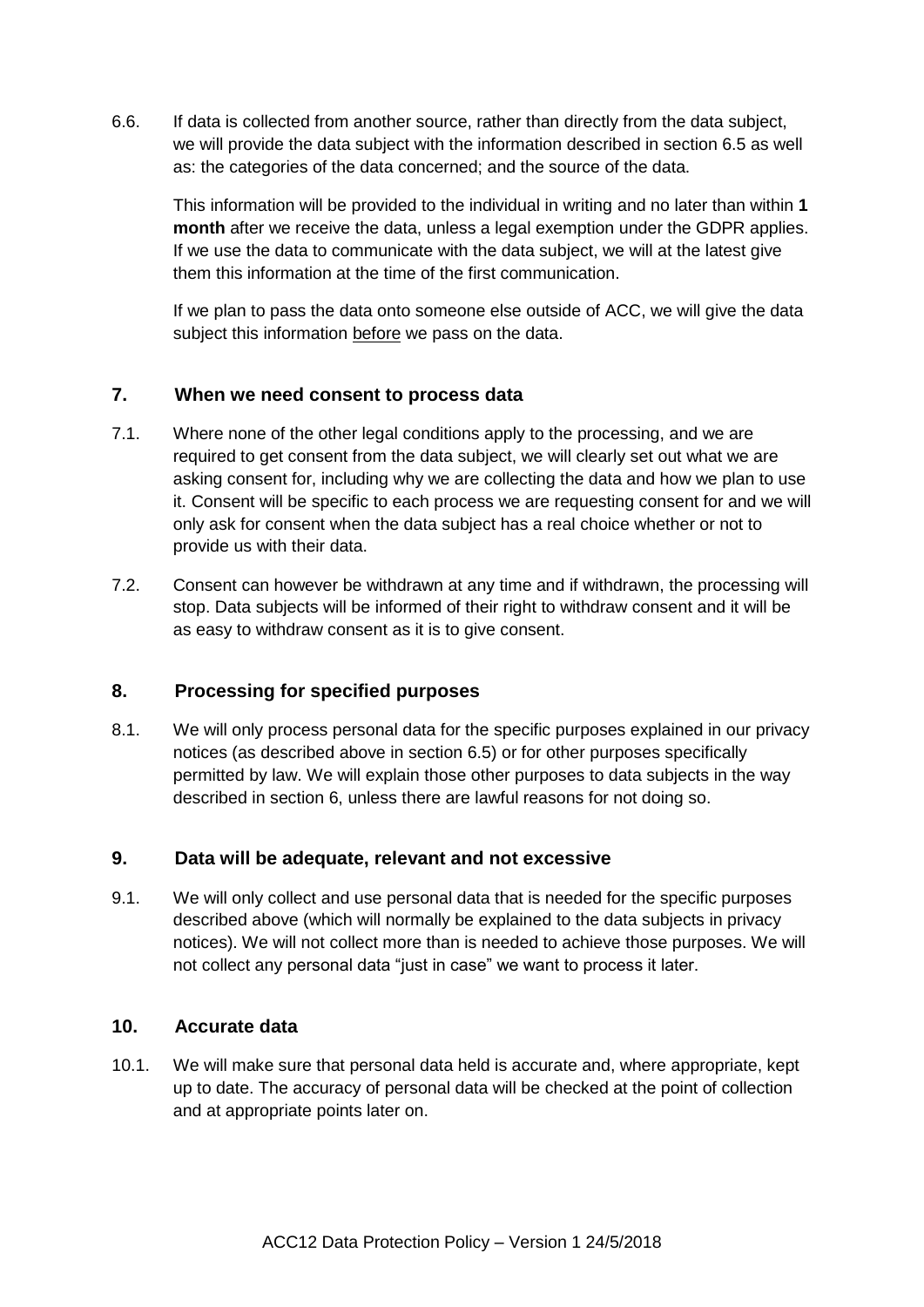## <span id="page-7-0"></span>**11. Keeping data and destroying it**

- 11.1. We will not keep personal data longer than is necessary for the purposes that it was collected for. We will comply with official guidance issued to our sector about retention periods for specific records.
- 11.2. Information about how long we will keep records for can be found in our Data Retention Schedule.

#### <span id="page-7-1"></span>**12. Security of personal data**

- 12.1. We will use appropriate measures to keep personal data secure at all points of the processing. Keeping data secure includes protecting it from unauthorised or unlawful processing, or from accidental loss, destruction or damage.
- 12.2. We will implement security measures which provide a level of security which is appropriate to the risks involved in the processing. Measures will include technical and organisational security measures. In assessing what measures are the most appropriate we will take into account the following, and anything else that is relevant:
	- a) the quality of the security measure;
	- b) the costs of implementation;
	- c) the nature, scope, context and purpose of processing;
	- d) the risk (of varying likelihood and severity) to the rights and freedoms of data subjects:
	- e) the risk which could result from a data breach.
- 12.3. Measures may include:
	- a) technical systems security;
	- b) measures to restrict or minimise access to data;
	- c) measures to ensure our systems and data remain available, or can be easily restored in the case of an incident;
	- d) physical security of information and of our premises;
	- e) organisational measures, including policies, procedures, training and audits;
	- f) regular testing and evaluating of the effectiveness of security measures.

#### <span id="page-7-2"></span>**13. Keeping records of our data processing**

13.1. To show how we comply with the law we will keep clear records of our processing activities and of the decisions we make concerning personal data (setting out our reasons for those decisions).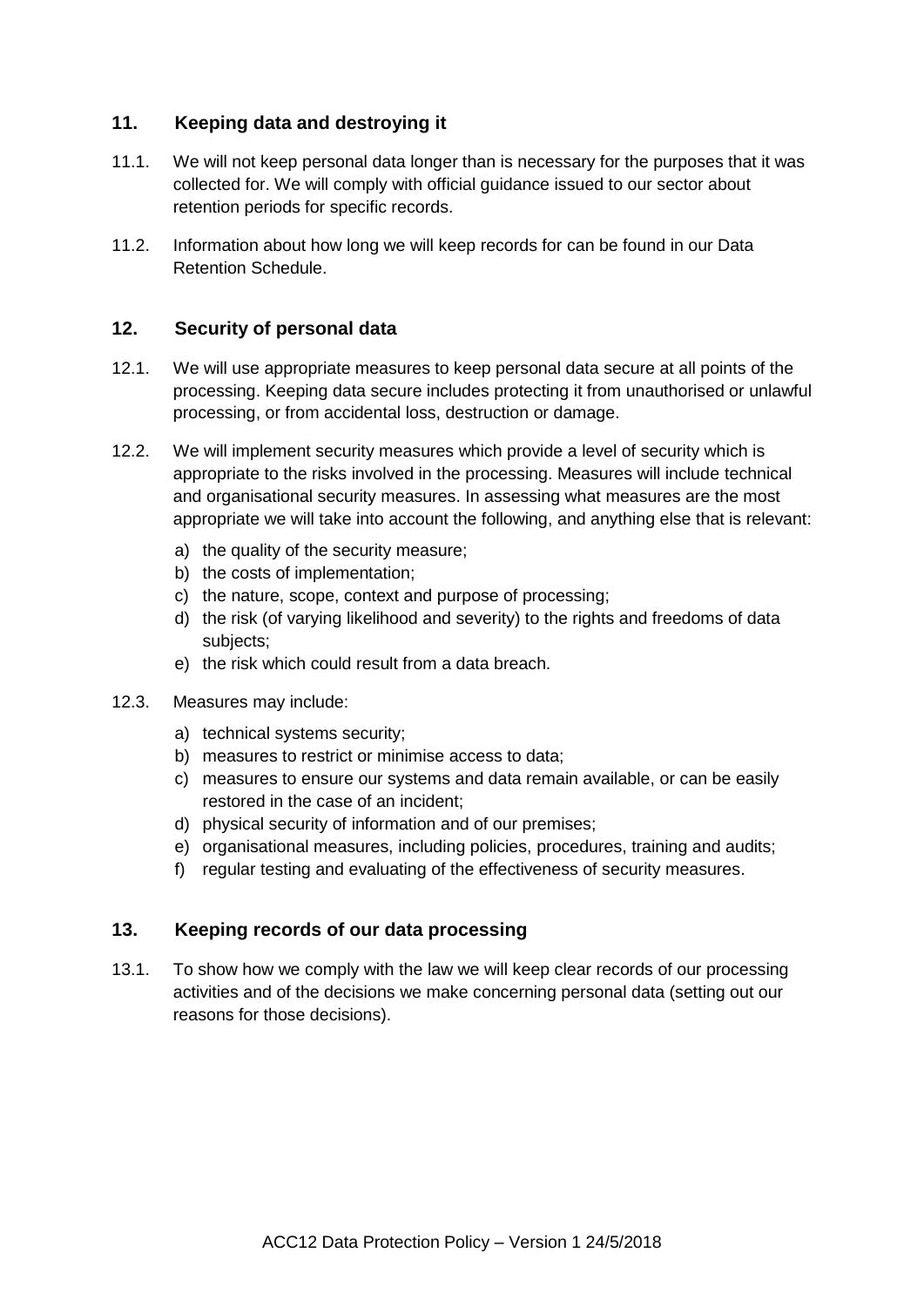# <span id="page-8-1"></span><span id="page-8-0"></span>**Section C – Working with people we process data about (data subjects)**

### **14. Data subjects' rights**

- 14.1. We will process personal data in line with data subjects' rights, including their right to:
	- a) request access to any of their personal data held by us (known as a Subject Access Request);
	- b) ask to have inaccurate personal data changed;
	- c) restrict processing, in certain circumstances;
	- d) object to processing, in certain circumstances, including preventing the use of their data for direct marketing;
	- e) data portability, which means to receive their data, or some of their data, in a format that can be easily used by another person (including the data subject themselves) or organisation;
	- f) not be subject to automated decisions, in certain circumstances; and
	- g) withdraw consent when we are relying on consent to process their data.
- 14.2. If ACC receives any request from a data subject that relates or could relate to their data protection rights, this will be forwarded to our Data Protection Trustee **immediately**.
- 14.3. We will act on all valid requests as soon as possible, and at the latest within **one calendar month**, unless we have reason to, and can lawfully extend the timescale. This can be extended by up to two months in some circumstances.
- 14.4. All data subjects' rights are provided free of charge.
- 14.5. Any information provided to data subjects will be concise and transparent, using clear and plain language.

#### <span id="page-8-2"></span>**15. Direct marketing**

15.1. We will comply with the rules set out in the GDPR, the Privacy and Electronic Communications Regulations (PECR) and any laws which may amend or replace the regulations around **direct marketing**. This includes, but is not limited to, when we make contact with data subjects by post, email, text message, social media messaging, telephone (both live and recorded calls) and fax.

Direct marketing means the communication (by any means) of any advertising or marketing material which is directed, or addressed, to individuals. "Marketing" does not need to be selling anything, or be advertising a commercial product. It includes contact made by organisations to individuals for the purposes of promoting the organisation's aims.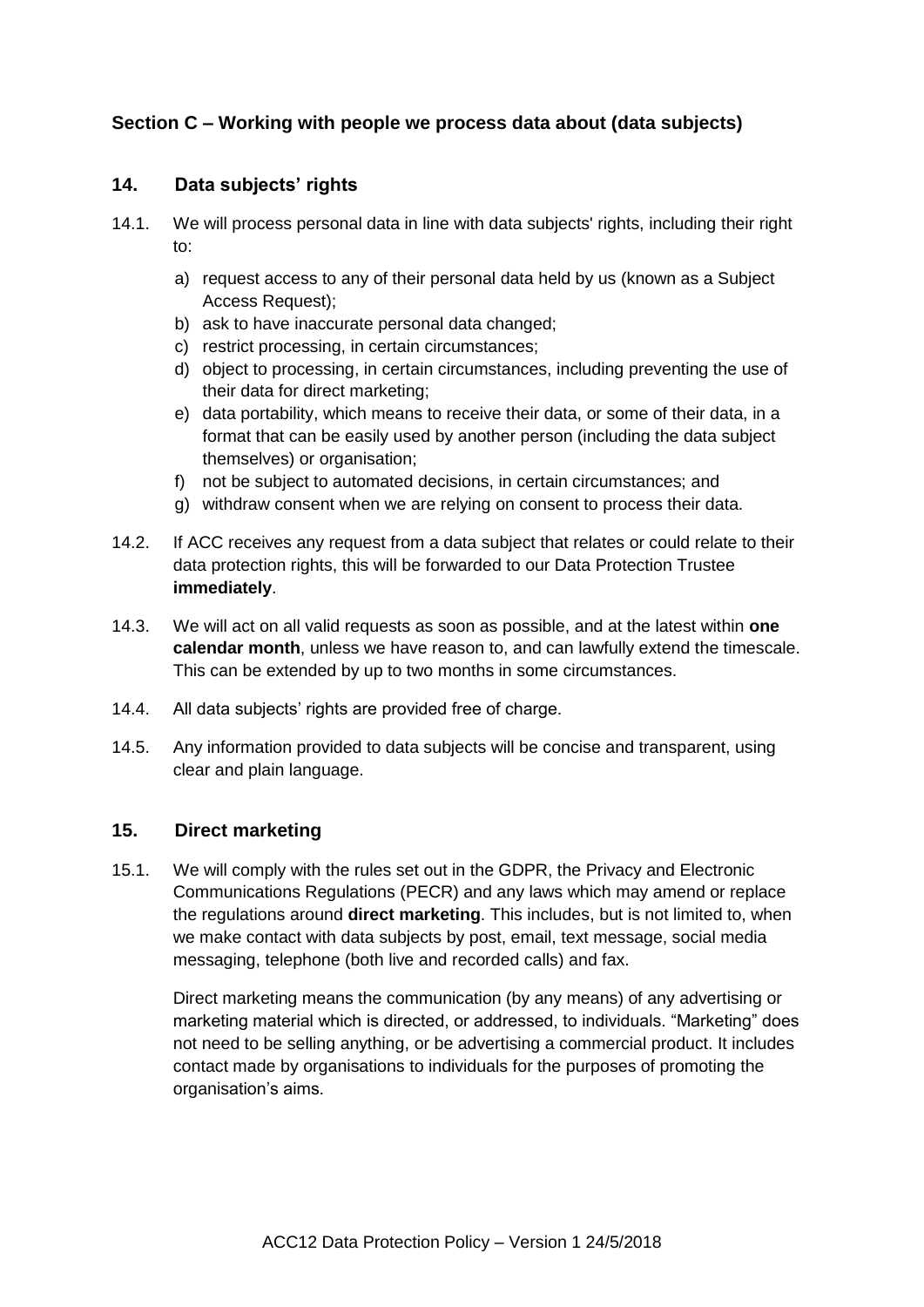15.2. Any direct marketing material that we send will identify ACC as the sender and will describe how people can object to receiving similar communications in the future. If a data subject exercises their right to object to direct marketing we will stop the direct marketing as soon as possible.

## <span id="page-9-1"></span><span id="page-9-0"></span>**Section D – working with other organisations & transferring data**

#### **16. Sharing information with other organisations**

- 16.1. We will only share personal data with other organisations or people when we have a legal basis to do so and if we have informed the data subject about the possibility of the data being shared (in a privacy notice), unless legal exemptions apply to informing data subjects about the sharing. Only authorised and properly instructed Trustees, staff and volunteers are allowed to share personal data.
- 16.2. We will keep records of information shared with a third party, which will include recording any exemptions which have been applied, and why they have been applied. We will follow the ICO's statutory Data Sharing Code of Practice (or any replacement code of practice) when sharing personal data with other data controllers. Legal advice will be sought as required.

## <span id="page-9-2"></span>**17. Transferring personal data outside the European Union (EU)**

- 17.1. Personal data cannot be transferred (or stored) outside of the European Union unless this is permitted by the GDPR. This includes storage on a "cloud" based service where the servers are located outside the EU.
- 17.2. We will only transfer data outside the EU where it is permitted by one of the conditions for non-EU transfers in the GDPR 11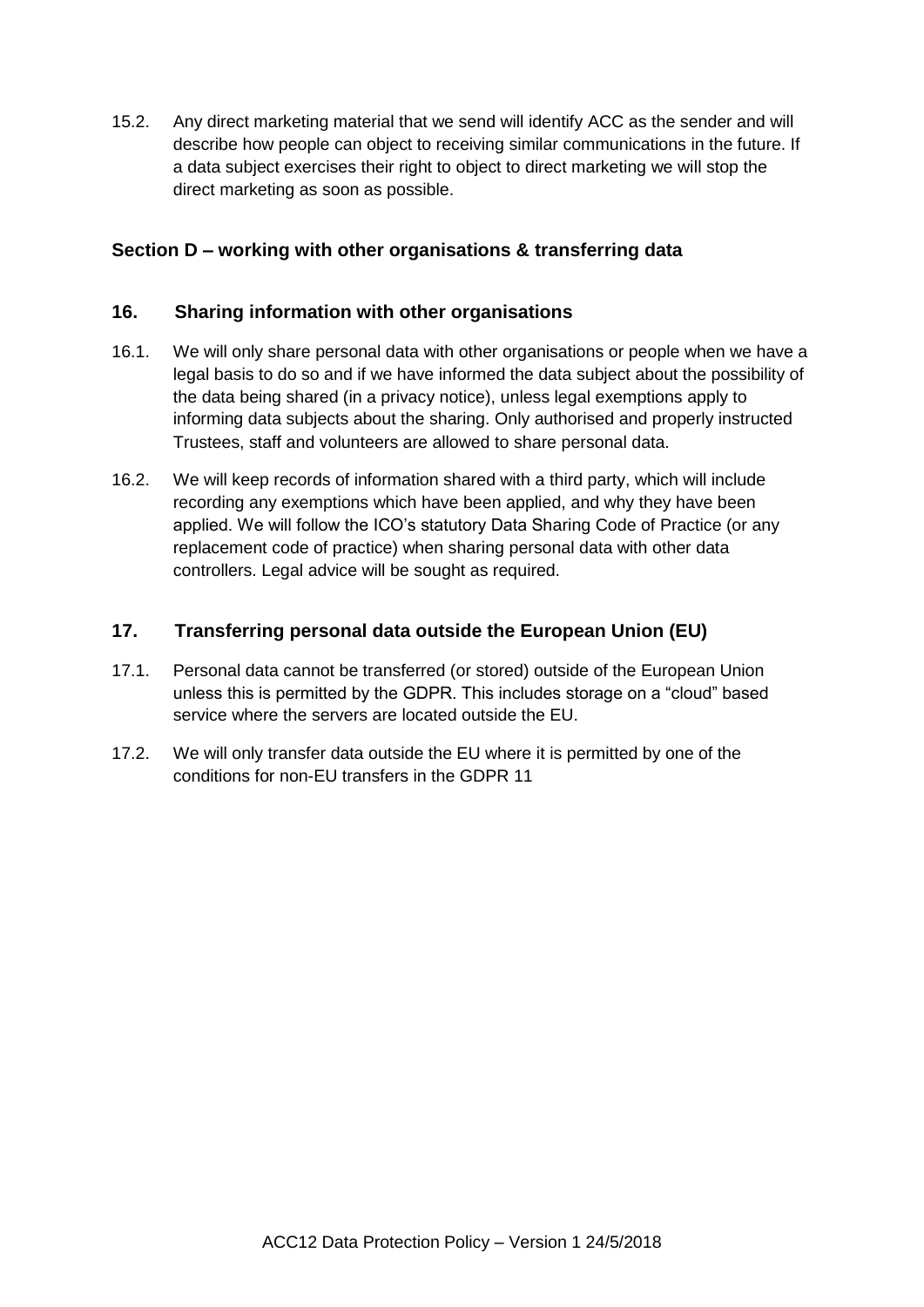# <span id="page-10-1"></span><span id="page-10-0"></span>**Section E – Managing change & risks**

#### **18. Data protection impact assessments**

- 18.1. When we are planning to carry out any data processing which is likely to result in a high risk we will carry out a Data Protection Impact Assessment (DPIA). These include situations when we process data relating to vulnerable people, trawling of data from public profiles, using new technology, and transferring data outside the EU. Any decision not to conduct a DPIA will be recorded.
- 18.2. We may also conduct a DPIA in other cases when we consider it appropriate to do so. If we are unable to mitigate the identified risks such that a high risk remains we will consult with the ICO.
- 18.3. DPIAs will be conducted in accordance with the ICO's Code of Practice 'Conducting privacy impact assessments'.

#### <span id="page-10-2"></span>**19. Dealing with data protection breaches**

- 19.1. Where staff or volunteers think that this policy has not been followed, or data might have been breached or lost, this will be reported immediately to the Data Protection Trustee.
- 19.2. We will keep records of personal data breaches, even if we do not report them to the ICO.
- 19.3. We will report all data breaches which are likely to result in a risk to any person, to the ICO. Reports will be made to the ICO within 72 hours from when someone in the church becomes aware of the breach.
- 19.4. In situations where a personal data breach causes a high risk to any person, we will (as well as reporting the breach to the ICO), inform data subjects whose information is affected, without undue delay. This can include situations where, for example, bank account details are lost or an email containing sensitive information is sent to the wrong recipient. Informing data subjects can enable them to take steps to protect themselves and/or to exercise their rights.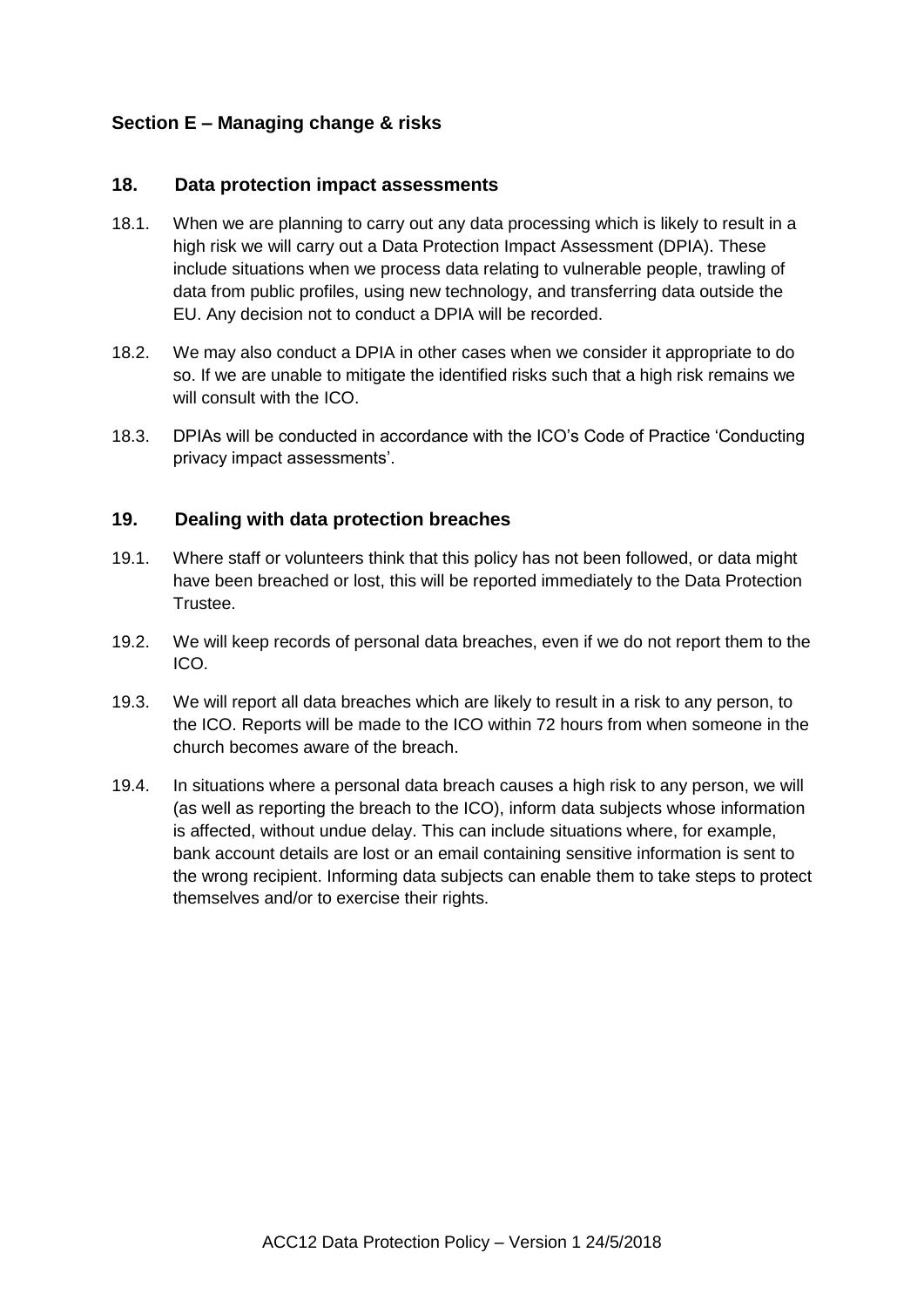# <span id="page-11-0"></span>**Appendix 1 – Definitions and useful terms**

The following terms are used throughout this policy and have their legal meaning as set out within the GDPR. The GDPR definitions are further explained below:

**Data controller** means any person, company, authority or other body who determines the means for processing personal data and the purposes for which it is processed. It does not matter if the decisions are made alone or jointly with others. The data controller is responsible for the personal data which is processed and the way in which it is processed. We are the data controller of data which we process.

**Data processors** include any individuals or organisations who process personal data on our behalf and on our instructions e.g. an external organisation which provides secure waste disposal for us. This definition will include the data processors' own staff (note that staff of data processors may also be data subjects).

**Data subjects** include all living individuals who we hold or otherwise process personal data about. A data subject does not need to be a UK national or resident. All data subjects have legal rights in relation to their personal information. Data subjects that we are likely to hold personal data about include:

- a) the people we care for and support;
- b) our employees (and former employees);
- c) consultants/individuals who are our contractors or employees working for them;
- d) volunteers;
- e) tenants;
- f) trustees;
- g) complainants;
- h) supporters;
- i) enquirers;
- j) friends and family;
- k) advisers and representatives of other organisations.

**ICO** means the Information Commissioners Office which is the UK's regulatory body responsible for ensuring that we comply with our legal data protection duties. The ICO produces guidance on how to implement data protection law and can take regulatory action where a breach occurs.

**Personal data** means any information relating to a natural person (living person) who is either identified or is identifiable. A natural person must be an individual and cannot be a company or a public body. Representatives of companies or public bodies would, however, be natural persons. Personal data is limited to information about living individuals and does not cover deceased people. Personal data can be factual (for example, a name, address or date of birth) or it can be an opinion about that person, their actions and behaviour.

**Privacy notice** means the information given to data subjects which explains how we process their data and for what purposes.